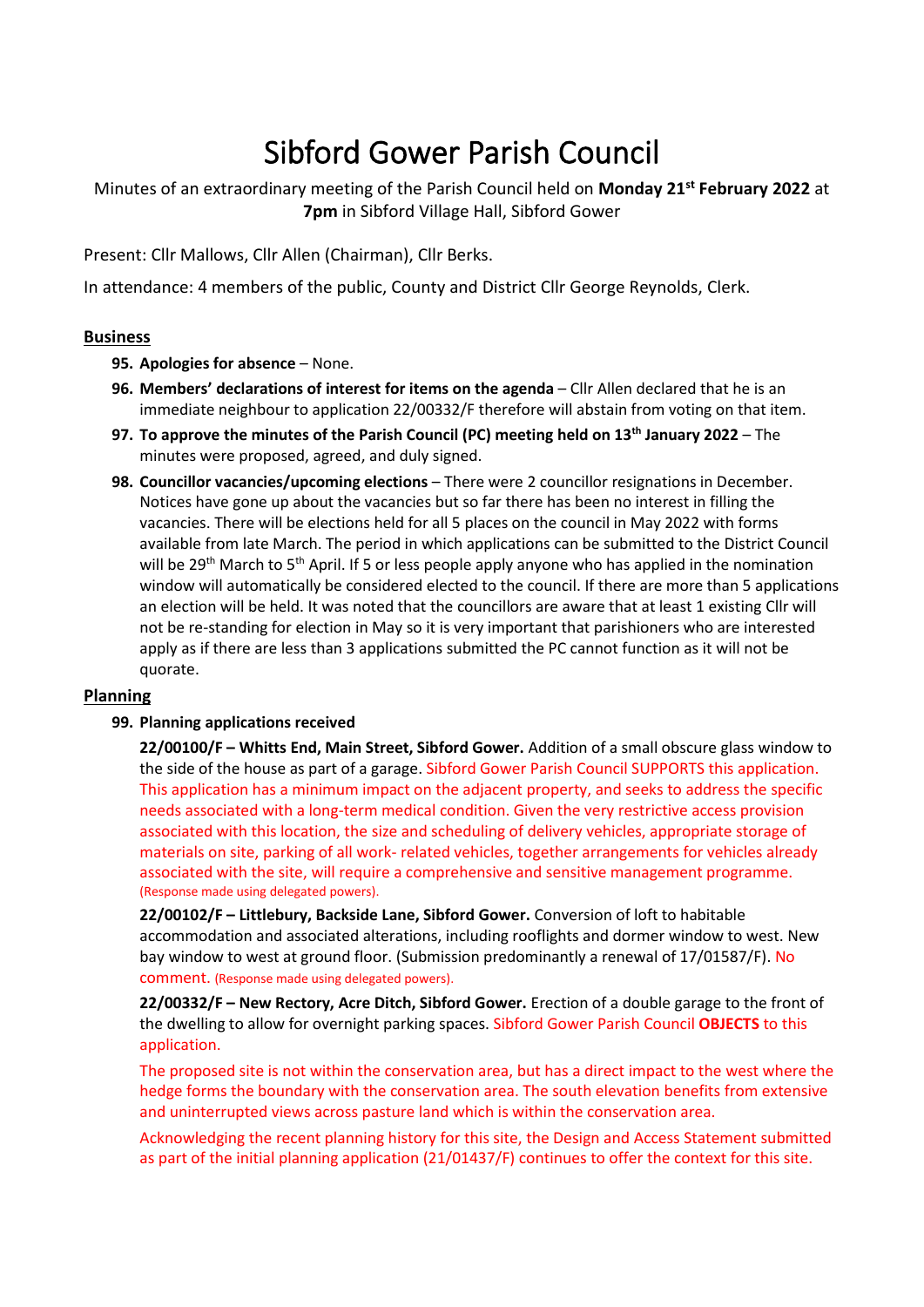The absence of any designated garage/outside storage was raised by the PC earlier. This was subsequently accommodated within the planning consent for 21/01437/F as Condition 9.

When the initial planning application for the site (21/01437/F) was submitted, the Design and Access Statement identified several references which specifically identify and emphasise particular siting issues eg:*"The existing site plan…identifies a stepped or staggered line of building frontages we have observed and responded to local context by maintaining this pattern. "* (p3*).* Further references identify the intention to *"maintain the urban grain"* and *"a real sense of open space generated by the large front garden"* (p5),

together with *"establishing a slightly elevated ground floor level at the front to take in the views to the south"* (p16).

The urban grain previously referenced does not identify any other significant built feature in a front garden in this part of the village, while the Location Plan accompanying this application clearly identifies the challenging location proposed for the double garage.

While the positioning of the new dwelling was referenced as *"responding to urban grain and street scene"* (p17), the current proposal for a double garage in the front garden would appear to directly contradict such concerns, now, apparently, no longer deemed relevant. It would have a significant negative impact on the street scene by reducing the general sense of openness for this particular part of the village, and severely obstruct the *"views to the south"*, previously identified as being a particularly significant feature of the earlier application.

The refusal through Appeal of planning application 07/02505/F should be considered a material consideration in regard to this application.

Should the application be approved, there is concern that continued "planning creep" could seek to further enlarge the garage through the provision of additional accommodation/workshop/storage facilities in the future.

Should the applicant wish to provide secure garage facility to the front of the property, perhaps the possibility of incorporating part of the approved basement could be considered, thereby avoiding potential concerns from neighbours in regard to the negative impact associated with other possible locations on this site.

**22/00336/F – 1 Meadow Crest Cottages, Burdrop.** Single storey rear extension and canopy over front door - re-submission of 21/00565/F. Sibford Gower Parish Council **OBJECTS** to this application.

While noting that this application has been significantly scaled down from the previously withdrawn 21/00565/F, there continues to be a number of concerns associated with this property, identified as a designated asset within the conservation area, namely:

Canopy over front door:The siting of the proposed canopy would cause run-off to fall onto the adjacent property `s front door area.

Structural damage: Due to the age of this group of properties, it is likely that they do not benefit from robust foundations. The intrusive nature of any significant construction works, therefore, generate the very real possibility of structural damage to adjacent properties.

Party wall/Maintenance: The plans show varying detail in addressing potential party wall issues, and offer no provision to facilitate regular maintenance requirements for adjoining properties.

Mains services: No evidence is provided to identify access and delivery of shared mains services, including fuel oil, within the constraints generated through the terraced nature of these cottages.

Highways: The plans fail to reflect the very constrained highways provision which is a dominant feature in this restricted and congested location – very narrow road, no separate public footpath, extremely limited off-street parking availability for residents, no rear access to the property, close proximity of doctor`s surgery with associated additional on-street parking requirements.